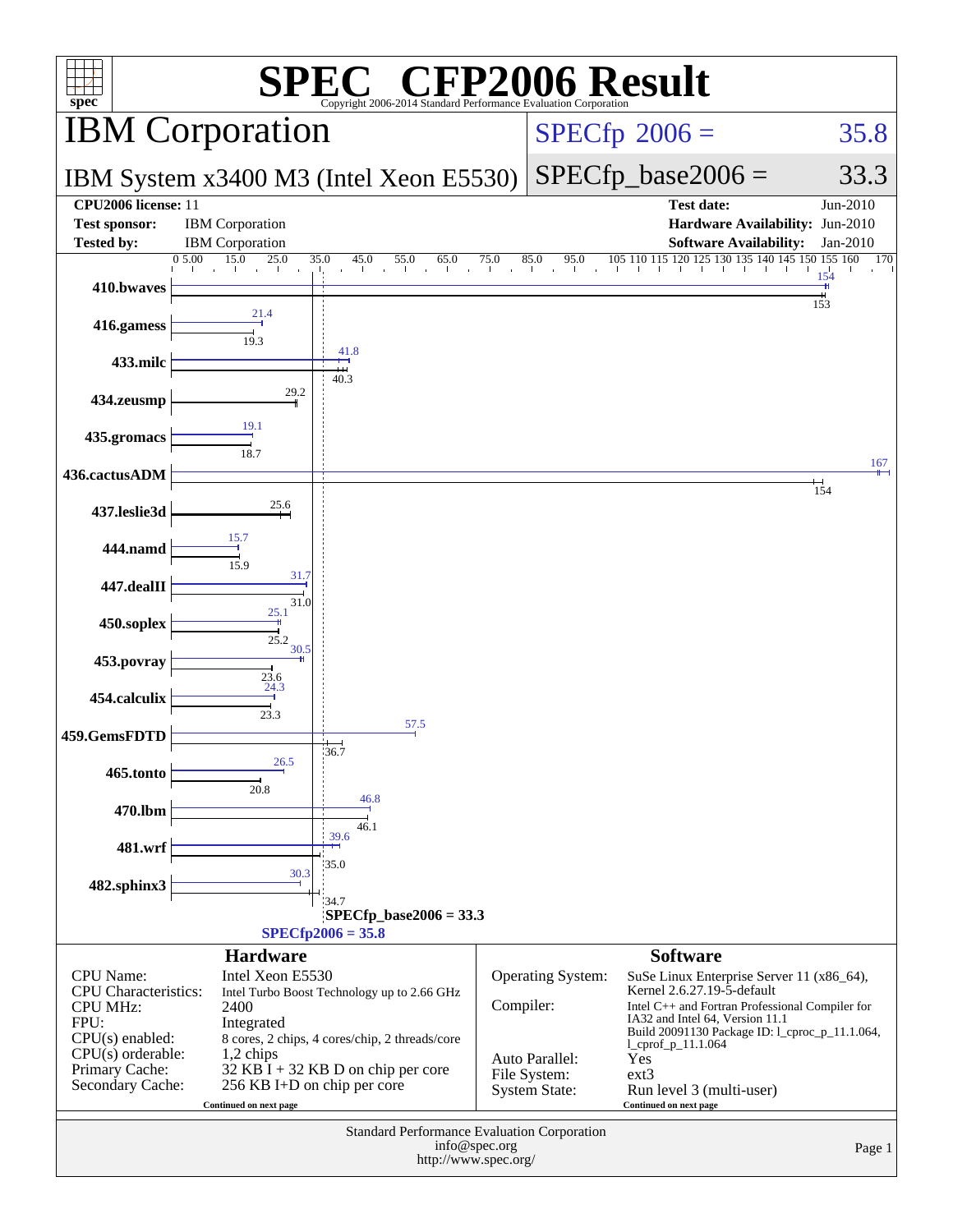

IBM Corporation

### $SPECTp2006 = 35.8$

IBM System x3400 M3 (Intel Xeon E5530)

 $SPECTp\_base2006 = 33.3$ 

#### **[CPU2006 license:](http://www.spec.org/auto/cpu2006/Docs/result-fields.html#CPU2006license)** 11 **[Test date:](http://www.spec.org/auto/cpu2006/Docs/result-fields.html#Testdate)** Jun-2010 **[Test sponsor:](http://www.spec.org/auto/cpu2006/Docs/result-fields.html#Testsponsor)** IBM Corporation **[Hardware Availability:](http://www.spec.org/auto/cpu2006/Docs/result-fields.html#HardwareAvailability)** Jun-2010 **[Tested by:](http://www.spec.org/auto/cpu2006/Docs/result-fields.html#Testedby)** IBM Corporation **[Software Availability:](http://www.spec.org/auto/cpu2006/Docs/result-fields.html#SoftwareAvailability)** Jan-2010 [L3 Cache:](http://www.spec.org/auto/cpu2006/Docs/result-fields.html#L3Cache) 8 MB I+D on chip per chip [Other Cache:](http://www.spec.org/auto/cpu2006/Docs/result-fields.html#OtherCache) [Memory:](http://www.spec.org/auto/cpu2006/Docs/result-fields.html#Memory) 48 GB (12 x 4 GB PC3-10600R CL9, 2 Rank) [Disk Subsystem:](http://www.spec.org/auto/cpu2006/Docs/result-fields.html#DiskSubsystem) 1 x 73 GB SAS, 15000 RPM [Other Hardware:](http://www.spec.org/auto/cpu2006/Docs/result-fields.html#OtherHardware) None [Base Pointers:](http://www.spec.org/auto/cpu2006/Docs/result-fields.html#BasePointers) 64-bit<br>Peak Pointers: 32/64-bit [Peak Pointers:](http://www.spec.org/auto/cpu2006/Docs/result-fields.html#PeakPointers) [Other Software:](http://www.spec.org/auto/cpu2006/Docs/result-fields.html#OtherSoftware) None

| <b>Results Table</b> |                                                                                                          |              |                |       |                |       |                |              |                |              |                |              |
|----------------------|----------------------------------------------------------------------------------------------------------|--------------|----------------|-------|----------------|-------|----------------|--------------|----------------|--------------|----------------|--------------|
|                      | <b>Base</b>                                                                                              |              |                |       |                |       | <b>Peak</b>    |              |                |              |                |              |
| <b>Benchmark</b>     | <b>Seconds</b>                                                                                           | <b>Ratio</b> | <b>Seconds</b> | Ratio | <b>Seconds</b> | Ratio | <b>Seconds</b> | <b>Ratio</b> | <b>Seconds</b> | <b>Ratio</b> | <b>Seconds</b> | <b>Ratio</b> |
| 410.bwayes           | 88.7                                                                                                     | 153          | 88.7           | 153   | 88.2           | 154   | 88.1           | 154          | 87.8           | 155          | 88.2           | 154          |
| 416.gamess           | 1015                                                                                                     | 19.3         | 1014           | 19.3  | 1016           | 19.3  | 913            | 21.5         | 922            | 21.2         | 914            | 21.4         |
| $433$ .milc          | 234                                                                                                      | 39.2         | 222            | 41.4  | 228            | 40.3  | 219            | 41.9         | 233            | 39.5         | 220            | 41.8         |
| $434$ . zeusmp       | 312                                                                                                      | 29.2         | 312            | 29.1  | 308            | 29.6  | 312            | 29.2         | 312            | 29.1         | 308            | 29.6         |
| $435.$ gromacs       | 381                                                                                                      | 18.8         | 382            | 18.7  | 383            | 18.6  | 374            | 19.1         | 375            | 19.0         | 374            | <u>19.1</u>  |
| 436.cactusADM        | 77.8                                                                                                     | 154          | 78.9           | 151   | 77.8           | 154   | 70.6           | 169          | 71.6           | 167          | 71.8           | 166          |
| 437.leslie3d         | 366                                                                                                      | 25.6         | 367            | 25.6  | 336            | 28.0  | 366            | 25.6         | 367            | 25.6         | 336            | 28.0         |
| 444.namd             | 505                                                                                                      | 15.9         | 504            | 15.9  | 504            | 15.9  | 514            | 15.6         | 509            | 15.8         | 509            | 15.7         |
| $447$ .dealII        | 369                                                                                                      | 31.0         | 369            | 31.0  | 369            | 31.0  | 360            | 31.8         | 361            | 31.7         | 361            | 31.7         |
| $450$ .soplex        | 331                                                                                                      | 25.2         | 332            | 25.1  | 330            | 25.3  | 332            | 25.1         | 325            | 25.7         | <u>332</u>     | 25.1         |
| $453$ .povray        | 225                                                                                                      | 23.6         | 226            | 23.6  | 226            | 23.5  | 176            | 30.2         | 175            | 30.5         | 171            | 31.1         |
| $ 454$ .calculix     | 354                                                                                                      | 23.3         | 353            | 23.4  | 354            | 23.3  | 342            | 24.1         | 340            | 24.3         | 339            | 24.3         |
| 459.GemsFDTD         | 289                                                                                                      | 36.7         | 265            | 40.1  | 289            | 36.7  | 185            | 57.5         | 185            | 57.5         | 185            | 57.5         |
| $465$ .tonto         | 471                                                                                                      | 20.9         | 473            | 20.8  | 475            | 20.7  | 371            | 26.5         | 371            | 26.5         | 371            | 26.5         |
| 470.1bm              | 298                                                                                                      | 46.1         | 298            | 46.1  | 298            | 46.2  | 294            | 46.7         | 294            | 46.8         | 294            | 46.8         |
| $ 481$ .wrf          | 320                                                                                                      | 34.9         | 319            | 35.0  | 320            | 35.0  | 282            | 39.7         | 282            | 39.6         | 296            | 37.8         |
| 482.sphinx3          | 562                                                                                                      | 34.7         | 561            | 34.7  | 601            | 32.4  | 644            | 30.3         | 643            | 30.3         | 643            | 30.3         |
|                      | Results appear in the order in which they were run. Bold underlined text indicates a median measurement. |              |                |       |                |       |                |              |                |              |                |              |

#### **[Platform Notes](http://www.spec.org/auto/cpu2006/Docs/result-fields.html#PlatformNotes)**

 Turbo Mode Enable Turbo Boost set to Traditional CPU C State Enable

#### **[General Notes](http://www.spec.org/auto/cpu2006/Docs/result-fields.html#GeneralNotes)**

 Binaries were compiled on SLES 10 with Binutils 2.18.50.0.7.20080502 'ulimit -s unlimited' was used to set the stack size to unlimited prior to run OMP\_NUM\_THREADS set to number of cores KMP\_AFFINITY set to granularity=fine,scatter KMP\_STACKSIZE set to 200M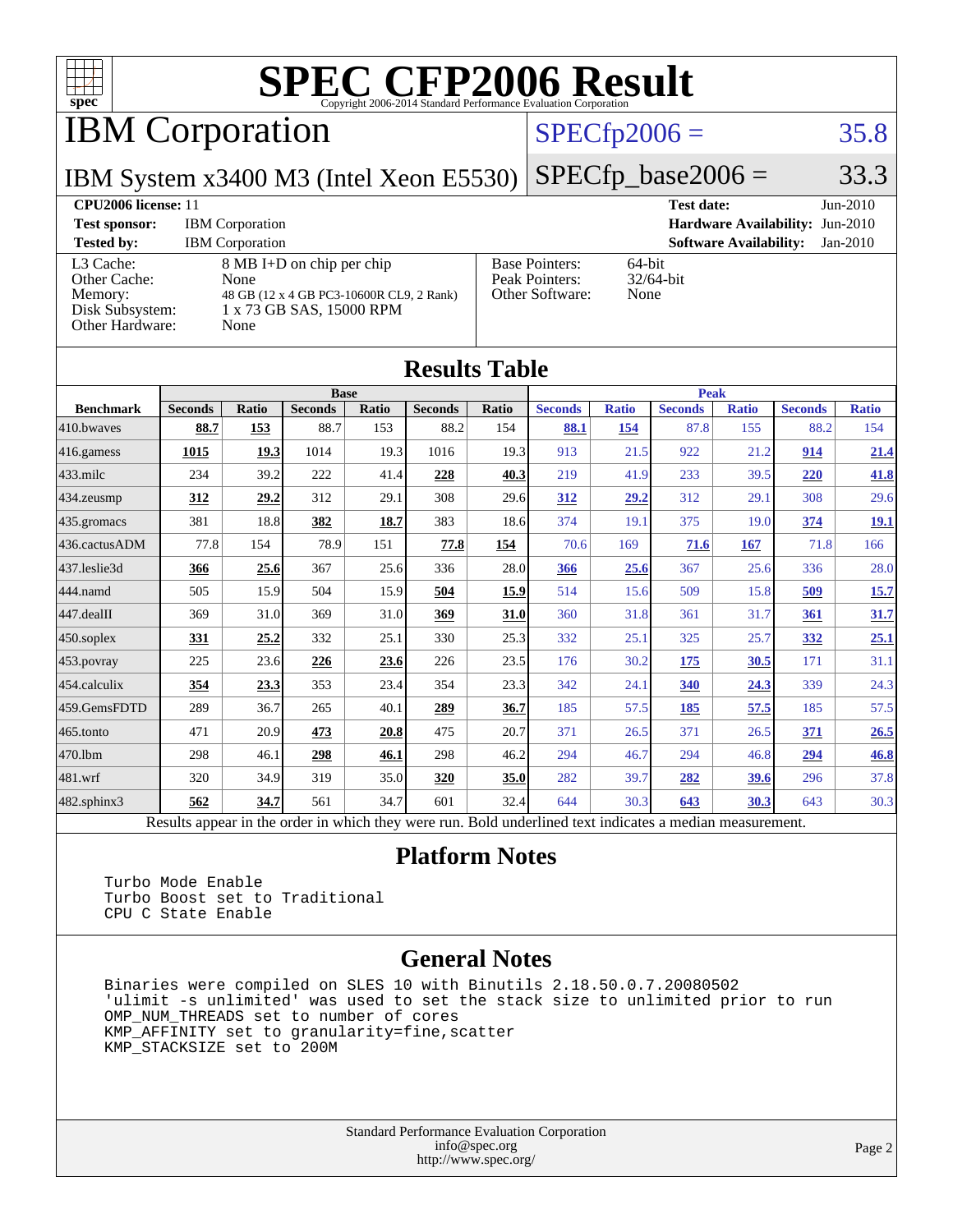

## IBM Corporation

 $SPECTp2006 = 35.8$ 

IBM System x3400 M3 (Intel Xeon E5530)  $SPECTp\_base2006 = 33.3$ 

**[Test sponsor:](http://www.spec.org/auto/cpu2006/Docs/result-fields.html#Testsponsor)** IBM Corporation **[Hardware Availability:](http://www.spec.org/auto/cpu2006/Docs/result-fields.html#HardwareAvailability)** Jun-2010

**[CPU2006 license:](http://www.spec.org/auto/cpu2006/Docs/result-fields.html#CPU2006license)** 11 **[Test date:](http://www.spec.org/auto/cpu2006/Docs/result-fields.html#Testdate)** Jun-2010 **[Tested by:](http://www.spec.org/auto/cpu2006/Docs/result-fields.html#Testedby)** IBM Corporation **[Software Availability:](http://www.spec.org/auto/cpu2006/Docs/result-fields.html#SoftwareAvailability)** Jan-2010

### **[Base Compiler Invocation](http://www.spec.org/auto/cpu2006/Docs/result-fields.html#BaseCompilerInvocation)**

[C benchmarks](http://www.spec.org/auto/cpu2006/Docs/result-fields.html#Cbenchmarks): icc  $-m64$ 

[C++ benchmarks:](http://www.spec.org/auto/cpu2006/Docs/result-fields.html#CXXbenchmarks) [icpc -m64](http://www.spec.org/cpu2006/results/res2010q3/cpu2006-20100621-11807.flags.html#user_CXXbase_intel_icpc_64bit_bedb90c1146cab66620883ef4f41a67e)

[Fortran benchmarks](http://www.spec.org/auto/cpu2006/Docs/result-fields.html#Fortranbenchmarks): [ifort -m64](http://www.spec.org/cpu2006/results/res2010q3/cpu2006-20100621-11807.flags.html#user_FCbase_intel_ifort_64bit_ee9d0fb25645d0210d97eb0527dcc06e)

[Benchmarks using both Fortran and C](http://www.spec.org/auto/cpu2006/Docs/result-fields.html#BenchmarksusingbothFortranandC): [icc -m64](http://www.spec.org/cpu2006/results/res2010q3/cpu2006-20100621-11807.flags.html#user_CC_FCbase_intel_icc_64bit_0b7121f5ab7cfabee23d88897260401c) [ifort -m64](http://www.spec.org/cpu2006/results/res2010q3/cpu2006-20100621-11807.flags.html#user_CC_FCbase_intel_ifort_64bit_ee9d0fb25645d0210d97eb0527dcc06e)

#### **[Base Portability Flags](http://www.spec.org/auto/cpu2006/Docs/result-fields.html#BasePortabilityFlags)**

| 410.bwaves: -DSPEC CPU LP64                 |                                                                |
|---------------------------------------------|----------------------------------------------------------------|
| 416.gamess: - DSPEC_CPU_LP64                |                                                                |
| 433.milc: -DSPEC CPU LP64                   |                                                                |
| 434.zeusmp: -DSPEC_CPU_LP64                 |                                                                |
| 435.gromacs: -DSPEC_CPU_LP64 -nofor_main    |                                                                |
| 436.cactusADM: -DSPEC CPU LP64 -nofor main  |                                                                |
| 437.leslie3d: -DSPEC CPU LP64               |                                                                |
| 444.namd: -DSPEC CPU LP64                   |                                                                |
| 447.dealII: -DSPEC CPU LP64                 |                                                                |
| 450.soplex: -DSPEC_CPU_LP64                 |                                                                |
| 453.povray: -DSPEC_CPU_LP64                 |                                                                |
| 454.calculix: - DSPEC CPU LP64 - nofor main |                                                                |
| 459.GemsFDTD: -DSPEC CPU LP64               |                                                                |
| 465.tonto: - DSPEC CPU LP64                 |                                                                |
| 470.1bm: - DSPEC CPU LP64                   |                                                                |
|                                             | 481.wrf: -DSPEC_CPU_LP64 -DSPEC_CPU_CASE_FLAG -DSPEC_CPU_LINUX |
| 482.sphinx3: -DSPEC_CPU_LP64                |                                                                |
|                                             |                                                                |

#### **[Base Optimization Flags](http://www.spec.org/auto/cpu2006/Docs/result-fields.html#BaseOptimizationFlags)**

[C benchmarks](http://www.spec.org/auto/cpu2006/Docs/result-fields.html#Cbenchmarks): [-xSSE4.2](http://www.spec.org/cpu2006/results/res2010q3/cpu2006-20100621-11807.flags.html#user_CCbase_f-xSSE42_f91528193cf0b216347adb8b939d4107) [-ipo](http://www.spec.org/cpu2006/results/res2010q3/cpu2006-20100621-11807.flags.html#user_CCbase_f-ipo) [-O3](http://www.spec.org/cpu2006/results/res2010q3/cpu2006-20100621-11807.flags.html#user_CCbase_f-O3) [-no-prec-div](http://www.spec.org/cpu2006/results/res2010q3/cpu2006-20100621-11807.flags.html#user_CCbase_f-no-prec-div) [-static](http://www.spec.org/cpu2006/results/res2010q3/cpu2006-20100621-11807.flags.html#user_CCbase_f-static) [-parallel](http://www.spec.org/cpu2006/results/res2010q3/cpu2006-20100621-11807.flags.html#user_CCbase_f-parallel) [-opt-prefetch](http://www.spec.org/cpu2006/results/res2010q3/cpu2006-20100621-11807.flags.html#user_CCbase_f-opt-prefetch) [C++ benchmarks:](http://www.spec.org/auto/cpu2006/Docs/result-fields.html#CXXbenchmarks) [-xSSE4.2](http://www.spec.org/cpu2006/results/res2010q3/cpu2006-20100621-11807.flags.html#user_CXXbase_f-xSSE42_f91528193cf0b216347adb8b939d4107) [-ipo](http://www.spec.org/cpu2006/results/res2010q3/cpu2006-20100621-11807.flags.html#user_CXXbase_f-ipo) [-O3](http://www.spec.org/cpu2006/results/res2010q3/cpu2006-20100621-11807.flags.html#user_CXXbase_f-O3) [-no-prec-div](http://www.spec.org/cpu2006/results/res2010q3/cpu2006-20100621-11807.flags.html#user_CXXbase_f-no-prec-div) [-static](http://www.spec.org/cpu2006/results/res2010q3/cpu2006-20100621-11807.flags.html#user_CXXbase_f-static) [-parallel](http://www.spec.org/cpu2006/results/res2010q3/cpu2006-20100621-11807.flags.html#user_CXXbase_f-parallel) [-opt-prefetch](http://www.spec.org/cpu2006/results/res2010q3/cpu2006-20100621-11807.flags.html#user_CXXbase_f-opt-prefetch) [Fortran benchmarks](http://www.spec.org/auto/cpu2006/Docs/result-fields.html#Fortranbenchmarks): [-xSSE4.2](http://www.spec.org/cpu2006/results/res2010q3/cpu2006-20100621-11807.flags.html#user_FCbase_f-xSSE42_f91528193cf0b216347adb8b939d4107) [-ipo](http://www.spec.org/cpu2006/results/res2010q3/cpu2006-20100621-11807.flags.html#user_FCbase_f-ipo) [-O3](http://www.spec.org/cpu2006/results/res2010q3/cpu2006-20100621-11807.flags.html#user_FCbase_f-O3) [-no-prec-div](http://www.spec.org/cpu2006/results/res2010q3/cpu2006-20100621-11807.flags.html#user_FCbase_f-no-prec-div) [-static](http://www.spec.org/cpu2006/results/res2010q3/cpu2006-20100621-11807.flags.html#user_FCbase_f-static) [-parallel](http://www.spec.org/cpu2006/results/res2010q3/cpu2006-20100621-11807.flags.html#user_FCbase_f-parallel) [-opt-prefetch](http://www.spec.org/cpu2006/results/res2010q3/cpu2006-20100621-11807.flags.html#user_FCbase_f-opt-prefetch) [Benchmarks using both Fortran and C](http://www.spec.org/auto/cpu2006/Docs/result-fields.html#BenchmarksusingbothFortranandC): [-xSSE4.2](http://www.spec.org/cpu2006/results/res2010q3/cpu2006-20100621-11807.flags.html#user_CC_FCbase_f-xSSE42_f91528193cf0b216347adb8b939d4107) [-ipo](http://www.spec.org/cpu2006/results/res2010q3/cpu2006-20100621-11807.flags.html#user_CC_FCbase_f-ipo) [-O3](http://www.spec.org/cpu2006/results/res2010q3/cpu2006-20100621-11807.flags.html#user_CC_FCbase_f-O3) [-no-prec-div](http://www.spec.org/cpu2006/results/res2010q3/cpu2006-20100621-11807.flags.html#user_CC_FCbase_f-no-prec-div) [-static](http://www.spec.org/cpu2006/results/res2010q3/cpu2006-20100621-11807.flags.html#user_CC_FCbase_f-static) [-parallel](http://www.spec.org/cpu2006/results/res2010q3/cpu2006-20100621-11807.flags.html#user_CC_FCbase_f-parallel) [-opt-prefetch](http://www.spec.org/cpu2006/results/res2010q3/cpu2006-20100621-11807.flags.html#user_CC_FCbase_f-opt-prefetch)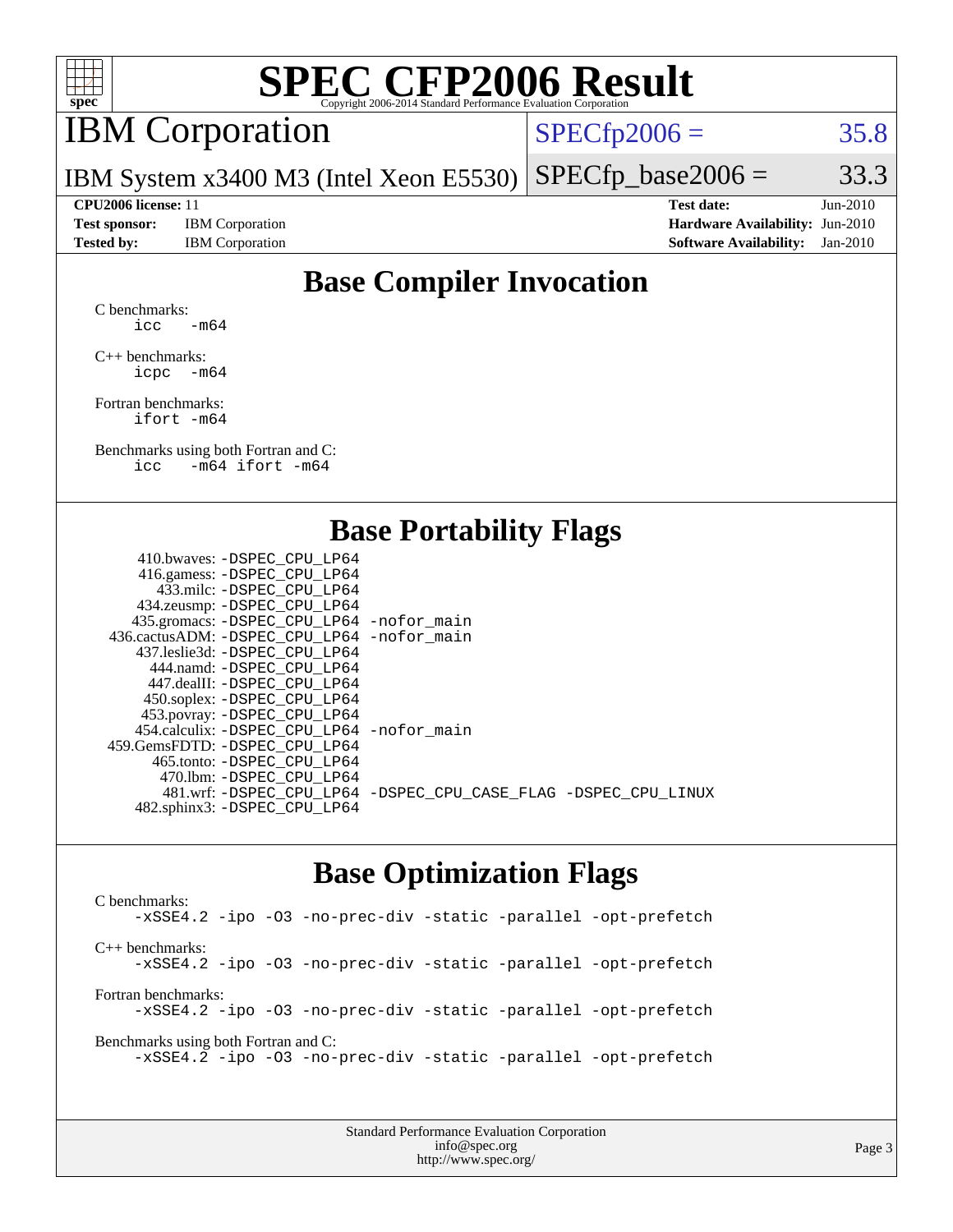

### IBM Corporation

 $SPECTp2006 = 35.8$ 

IBM System x3400 M3 (Intel Xeon E5530)  $SPECTp\_base2006 = 33.3$ 

**[Test sponsor:](http://www.spec.org/auto/cpu2006/Docs/result-fields.html#Testsponsor)** IBM Corporation **[Hardware Availability:](http://www.spec.org/auto/cpu2006/Docs/result-fields.html#HardwareAvailability)** Jun-2010

**[CPU2006 license:](http://www.spec.org/auto/cpu2006/Docs/result-fields.html#CPU2006license)** 11 **[Test date:](http://www.spec.org/auto/cpu2006/Docs/result-fields.html#Testdate)** Jun-2010 **[Tested by:](http://www.spec.org/auto/cpu2006/Docs/result-fields.html#Testedby)** IBM Corporation **[Software Availability:](http://www.spec.org/auto/cpu2006/Docs/result-fields.html#SoftwareAvailability)** Jan-2010

### **[Peak Compiler Invocation](http://www.spec.org/auto/cpu2006/Docs/result-fields.html#PeakCompilerInvocation)**

[C benchmarks](http://www.spec.org/auto/cpu2006/Docs/result-fields.html#Cbenchmarks):  $\text{icc}$   $-\text{m64}$ 

[C++ benchmarks:](http://www.spec.org/auto/cpu2006/Docs/result-fields.html#CXXbenchmarks) [icpc -m64](http://www.spec.org/cpu2006/results/res2010q3/cpu2006-20100621-11807.flags.html#user_CXXpeak_intel_icpc_64bit_bedb90c1146cab66620883ef4f41a67e)

[Fortran benchmarks](http://www.spec.org/auto/cpu2006/Docs/result-fields.html#Fortranbenchmarks): [ifort -m64](http://www.spec.org/cpu2006/results/res2010q3/cpu2006-20100621-11807.flags.html#user_FCpeak_intel_ifort_64bit_ee9d0fb25645d0210d97eb0527dcc06e)

[Benchmarks using both Fortran and C](http://www.spec.org/auto/cpu2006/Docs/result-fields.html#BenchmarksusingbothFortranandC): [icc -m64](http://www.spec.org/cpu2006/results/res2010q3/cpu2006-20100621-11807.flags.html#user_CC_FCpeak_intel_icc_64bit_0b7121f5ab7cfabee23d88897260401c) [ifort -m64](http://www.spec.org/cpu2006/results/res2010q3/cpu2006-20100621-11807.flags.html#user_CC_FCpeak_intel_ifort_64bit_ee9d0fb25645d0210d97eb0527dcc06e)

#### **[Peak Portability Flags](http://www.spec.org/auto/cpu2006/Docs/result-fields.html#PeakPortabilityFlags)**

Same as Base Portability Flags

### **[Peak Optimization Flags](http://www.spec.org/auto/cpu2006/Docs/result-fields.html#PeakOptimizationFlags)**

[C benchmarks](http://www.spec.org/auto/cpu2006/Docs/result-fields.html#Cbenchmarks):

 433.milc: [-xSSE4.2](http://www.spec.org/cpu2006/results/res2010q3/cpu2006-20100621-11807.flags.html#user_peakPASS2_CFLAGSPASS2_LDFLAGS433_milc_f-xSSE42_f91528193cf0b216347adb8b939d4107)(pass 2) [-prof-gen](http://www.spec.org/cpu2006/results/res2010q3/cpu2006-20100621-11807.flags.html#user_peakPASS1_CFLAGSPASS1_LDFLAGS433_milc_prof_gen_e43856698f6ca7b7e442dfd80e94a8fc)(pass 1) [-ipo](http://www.spec.org/cpu2006/results/res2010q3/cpu2006-20100621-11807.flags.html#user_peakPASS2_CFLAGSPASS2_LDFLAGS433_milc_f-ipo)(pass 2) [-O3](http://www.spec.org/cpu2006/results/res2010q3/cpu2006-20100621-11807.flags.html#user_peakPASS2_CFLAGSPASS2_LDFLAGS433_milc_f-O3)(pass 2) [-no-prec-div](http://www.spec.org/cpu2006/results/res2010q3/cpu2006-20100621-11807.flags.html#user_peakPASS2_CFLAGSPASS2_LDFLAGS433_milc_f-no-prec-div)(pass 2) [-static](http://www.spec.org/cpu2006/results/res2010q3/cpu2006-20100621-11807.flags.html#user_peakPASS2_CFLAGSPASS2_LDFLAGS433_milc_f-static)(pass 2) [-prof-use](http://www.spec.org/cpu2006/results/res2010q3/cpu2006-20100621-11807.flags.html#user_peakPASS2_CFLAGSPASS2_LDFLAGS433_milc_prof_use_bccf7792157ff70d64e32fe3e1250b55)(pass 2) [-ansi-alias](http://www.spec.org/cpu2006/results/res2010q3/cpu2006-20100621-11807.flags.html#user_peakOPTIMIZE433_milc_f-ansi-alias)

 470.lbm: [-xSSE4.2](http://www.spec.org/cpu2006/results/res2010q3/cpu2006-20100621-11807.flags.html#user_peakPASS2_CFLAGSPASS2_LDFLAGS470_lbm_f-xSSE42_f91528193cf0b216347adb8b939d4107)(pass 2) [-prof-gen](http://www.spec.org/cpu2006/results/res2010q3/cpu2006-20100621-11807.flags.html#user_peakPASS1_CFLAGSPASS1_LDFLAGS470_lbm_prof_gen_e43856698f6ca7b7e442dfd80e94a8fc)(pass 1) [-ipo](http://www.spec.org/cpu2006/results/res2010q3/cpu2006-20100621-11807.flags.html#user_peakPASS2_CFLAGSPASS2_LDFLAGS470_lbm_f-ipo)(pass 2) [-O3](http://www.spec.org/cpu2006/results/res2010q3/cpu2006-20100621-11807.flags.html#user_peakPASS2_CFLAGSPASS2_LDFLAGS470_lbm_f-O3)(pass 2) [-no-prec-div](http://www.spec.org/cpu2006/results/res2010q3/cpu2006-20100621-11807.flags.html#user_peakPASS2_CFLAGSPASS2_LDFLAGS470_lbm_f-no-prec-div)(pass 2) [-static](http://www.spec.org/cpu2006/results/res2010q3/cpu2006-20100621-11807.flags.html#user_peakPASS2_CFLAGSPASS2_LDFLAGS470_lbm_f-static)(pass 2) [-prof-use](http://www.spec.org/cpu2006/results/res2010q3/cpu2006-20100621-11807.flags.html#user_peakPASS2_CFLAGSPASS2_LDFLAGS470_lbm_prof_use_bccf7792157ff70d64e32fe3e1250b55)(pass 2) [-parallel](http://www.spec.org/cpu2006/results/res2010q3/cpu2006-20100621-11807.flags.html#user_peakOPTIMIZE470_lbm_f-parallel) [-ansi-alias](http://www.spec.org/cpu2006/results/res2010q3/cpu2006-20100621-11807.flags.html#user_peakOPTIMIZE470_lbm_f-ansi-alias) [-auto-ilp32](http://www.spec.org/cpu2006/results/res2010q3/cpu2006-20100621-11807.flags.html#user_peakCOPTIMIZE470_lbm_f-auto-ilp32)

 482.sphinx3: [-xSSE4.2](http://www.spec.org/cpu2006/results/res2010q3/cpu2006-20100621-11807.flags.html#user_peakOPTIMIZE482_sphinx3_f-xSSE42_f91528193cf0b216347adb8b939d4107) [-ipo](http://www.spec.org/cpu2006/results/res2010q3/cpu2006-20100621-11807.flags.html#user_peakOPTIMIZE482_sphinx3_f-ipo) [-O3](http://www.spec.org/cpu2006/results/res2010q3/cpu2006-20100621-11807.flags.html#user_peakOPTIMIZE482_sphinx3_f-O3) [-no-prec-div](http://www.spec.org/cpu2006/results/res2010q3/cpu2006-20100621-11807.flags.html#user_peakOPTIMIZE482_sphinx3_f-no-prec-div) [-static](http://www.spec.org/cpu2006/results/res2010q3/cpu2006-20100621-11807.flags.html#user_peakOPTIMIZE482_sphinx3_f-static) [-auto-ilp32](http://www.spec.org/cpu2006/results/res2010q3/cpu2006-20100621-11807.flags.html#user_peakCOPTIMIZE482_sphinx3_f-auto-ilp32) [-unroll2](http://www.spec.org/cpu2006/results/res2010q3/cpu2006-20100621-11807.flags.html#user_peakCOPTIMIZE482_sphinx3_f-unroll_784dae83bebfb236979b41d2422d7ec2)

[C++ benchmarks:](http://www.spec.org/auto/cpu2006/Docs/result-fields.html#CXXbenchmarks)

 444.namd: [-xSSE4.2](http://www.spec.org/cpu2006/results/res2010q3/cpu2006-20100621-11807.flags.html#user_peakPASS2_CXXFLAGSPASS2_LDFLAGS444_namd_f-xSSE42_f91528193cf0b216347adb8b939d4107)(pass 2) [-prof-gen](http://www.spec.org/cpu2006/results/res2010q3/cpu2006-20100621-11807.flags.html#user_peakPASS1_CXXFLAGSPASS1_LDFLAGS444_namd_prof_gen_e43856698f6ca7b7e442dfd80e94a8fc)(pass 1) [-ipo](http://www.spec.org/cpu2006/results/res2010q3/cpu2006-20100621-11807.flags.html#user_peakPASS2_CXXFLAGSPASS2_LDFLAGS444_namd_f-ipo)(pass 2) [-O3](http://www.spec.org/cpu2006/results/res2010q3/cpu2006-20100621-11807.flags.html#user_peakPASS2_CXXFLAGSPASS2_LDFLAGS444_namd_f-O3)(pass 2) [-no-prec-div](http://www.spec.org/cpu2006/results/res2010q3/cpu2006-20100621-11807.flags.html#user_peakPASS2_CXXFLAGSPASS2_LDFLAGS444_namd_f-no-prec-div)(pass 2) [-static](http://www.spec.org/cpu2006/results/res2010q3/cpu2006-20100621-11807.flags.html#user_peakPASS2_CXXFLAGSPASS2_LDFLAGS444_namd_f-static)(pass 2) [-prof-use](http://www.spec.org/cpu2006/results/res2010q3/cpu2006-20100621-11807.flags.html#user_peakPASS2_CXXFLAGSPASS2_LDFLAGS444_namd_prof_use_bccf7792157ff70d64e32fe3e1250b55)(pass 2) [-fno-alias](http://www.spec.org/cpu2006/results/res2010q3/cpu2006-20100621-11807.flags.html#user_peakOPTIMIZE444_namd_f-no-alias_694e77f6c5a51e658e82ccff53a9e63a) [-auto-ilp32](http://www.spec.org/cpu2006/results/res2010q3/cpu2006-20100621-11807.flags.html#user_peakCXXOPTIMIZE444_namd_f-auto-ilp32)

 447.dealII: [-xSSE4.2](http://www.spec.org/cpu2006/results/res2010q3/cpu2006-20100621-11807.flags.html#user_peakPASS2_CXXFLAGSPASS2_LDFLAGS447_dealII_f-xSSE42_f91528193cf0b216347adb8b939d4107)(pass 2) [-prof-gen](http://www.spec.org/cpu2006/results/res2010q3/cpu2006-20100621-11807.flags.html#user_peakPASS1_CXXFLAGSPASS1_LDFLAGS447_dealII_prof_gen_e43856698f6ca7b7e442dfd80e94a8fc)(pass 1) [-ipo](http://www.spec.org/cpu2006/results/res2010q3/cpu2006-20100621-11807.flags.html#user_peakPASS2_CXXFLAGSPASS2_LDFLAGS447_dealII_f-ipo)(pass 2) [-O3](http://www.spec.org/cpu2006/results/res2010q3/cpu2006-20100621-11807.flags.html#user_peakPASS2_CXXFLAGSPASS2_LDFLAGS447_dealII_f-O3)(pass 2) [-no-prec-div](http://www.spec.org/cpu2006/results/res2010q3/cpu2006-20100621-11807.flags.html#user_peakPASS2_CXXFLAGSPASS2_LDFLAGS447_dealII_f-no-prec-div)(pass 2) [-static](http://www.spec.org/cpu2006/results/res2010q3/cpu2006-20100621-11807.flags.html#user_peakPASS2_CXXFLAGSPASS2_LDFLAGS447_dealII_f-static)(pass 2) [-prof-use](http://www.spec.org/cpu2006/results/res2010q3/cpu2006-20100621-11807.flags.html#user_peakPASS2_CXXFLAGSPASS2_LDFLAGS447_dealII_prof_use_bccf7792157ff70d64e32fe3e1250b55)(pass 2) [-unroll2](http://www.spec.org/cpu2006/results/res2010q3/cpu2006-20100621-11807.flags.html#user_peakOPTIMIZE447_dealII_f-unroll_784dae83bebfb236979b41d2422d7ec2) [-ansi-alias](http://www.spec.org/cpu2006/results/res2010q3/cpu2006-20100621-11807.flags.html#user_peakOPTIMIZE447_dealII_f-ansi-alias) [-scalar-rep-](http://www.spec.org/cpu2006/results/res2010q3/cpu2006-20100621-11807.flags.html#user_peakOPTIMIZE447_dealII_f-disablescalarrep_abbcad04450fb118e4809c81d83c8a1d) [-auto-ilp32](http://www.spec.org/cpu2006/results/res2010q3/cpu2006-20100621-11807.flags.html#user_peakCXXOPTIMIZE447_dealII_f-auto-ilp32)

 450.soplex: [-xSSE4.2](http://www.spec.org/cpu2006/results/res2010q3/cpu2006-20100621-11807.flags.html#user_peakPASS2_CXXFLAGSPASS2_LDFLAGS450_soplex_f-xSSE42_f91528193cf0b216347adb8b939d4107)(pass 2) [-prof-gen](http://www.spec.org/cpu2006/results/res2010q3/cpu2006-20100621-11807.flags.html#user_peakPASS1_CXXFLAGSPASS1_LDFLAGS450_soplex_prof_gen_e43856698f6ca7b7e442dfd80e94a8fc)(pass 1) [-ipo](http://www.spec.org/cpu2006/results/res2010q3/cpu2006-20100621-11807.flags.html#user_peakPASS2_CXXFLAGSPASS2_LDFLAGS450_soplex_f-ipo)(pass 2) [-O3](http://www.spec.org/cpu2006/results/res2010q3/cpu2006-20100621-11807.flags.html#user_peakPASS2_CXXFLAGSPASS2_LDFLAGS450_soplex_f-O3)(pass 2) [-no-prec-div](http://www.spec.org/cpu2006/results/res2010q3/cpu2006-20100621-11807.flags.html#user_peakPASS2_CXXFLAGSPASS2_LDFLAGS450_soplex_f-no-prec-div)(pass 2) [-static](http://www.spec.org/cpu2006/results/res2010q3/cpu2006-20100621-11807.flags.html#user_peakPASS2_CXXFLAGSPASS2_LDFLAGS450_soplex_f-static)(pass 2) [-prof-use](http://www.spec.org/cpu2006/results/res2010q3/cpu2006-20100621-11807.flags.html#user_peakPASS2_CXXFLAGSPASS2_LDFLAGS450_soplex_prof_use_bccf7792157ff70d64e32fe3e1250b55)(pass 2) [-opt-malloc-options=3](http://www.spec.org/cpu2006/results/res2010q3/cpu2006-20100621-11807.flags.html#user_peakOPTIMIZE450_soplex_f-opt-malloc-options_13ab9b803cf986b4ee62f0a5998c2238) [-auto-ilp32](http://www.spec.org/cpu2006/results/res2010q3/cpu2006-20100621-11807.flags.html#user_peakCXXOPTIMIZE450_soplex_f-auto-ilp32)

Continued on next page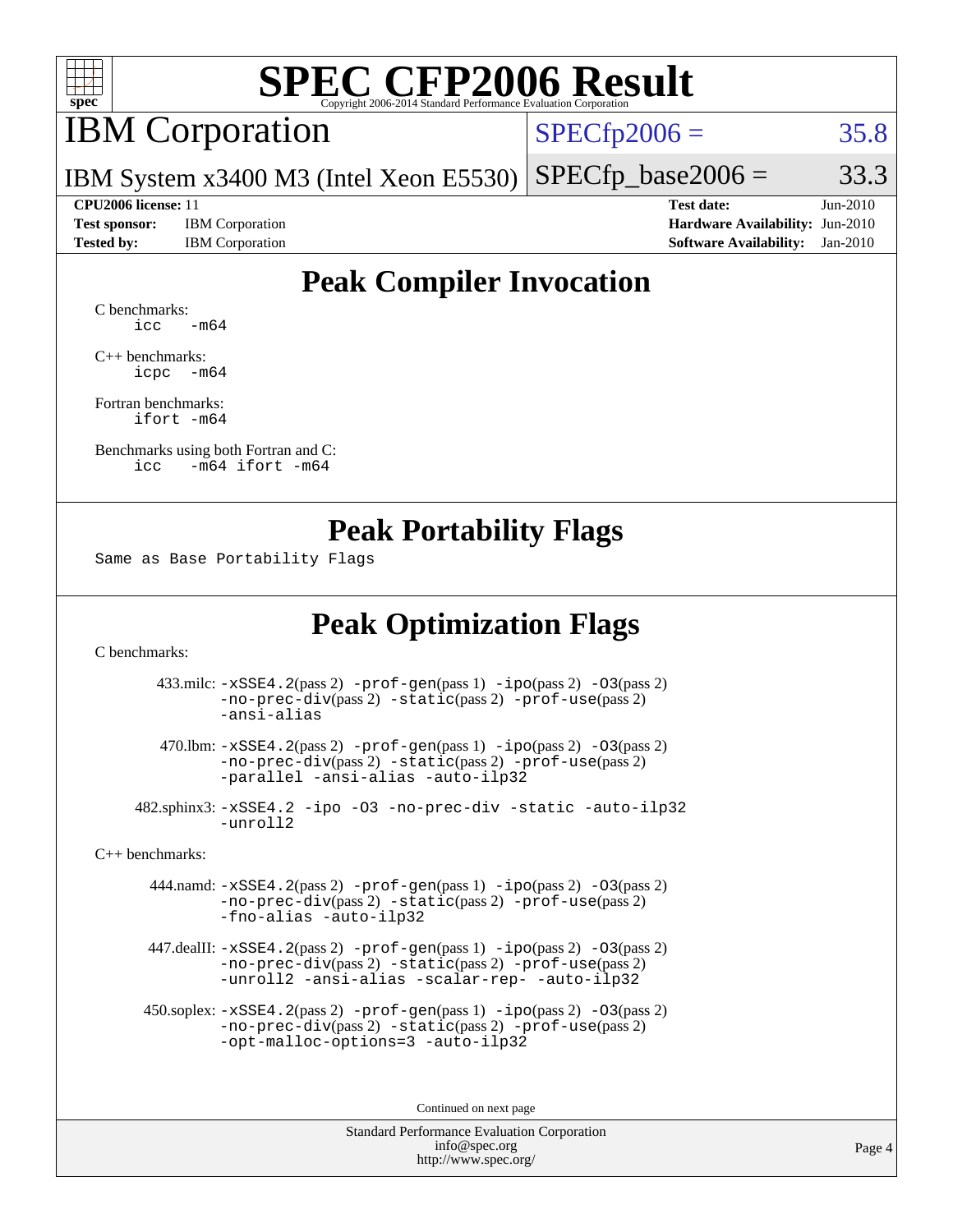

IBM Corporation

 $SPECTp2006 = 35.8$ 

IBM System x3400 M3 (Intel Xeon E5530)  $SPECTp\_base2006 = 33.3$ 

**[Tested by:](http://www.spec.org/auto/cpu2006/Docs/result-fields.html#Testedby)** IBM Corporation **[Software Availability:](http://www.spec.org/auto/cpu2006/Docs/result-fields.html#SoftwareAvailability)** Jan-2010

**[CPU2006 license:](http://www.spec.org/auto/cpu2006/Docs/result-fields.html#CPU2006license)** 11 **[Test date:](http://www.spec.org/auto/cpu2006/Docs/result-fields.html#Testdate)** Jun-2010 **[Test sponsor:](http://www.spec.org/auto/cpu2006/Docs/result-fields.html#Testsponsor)** IBM Corporation **[Hardware Availability:](http://www.spec.org/auto/cpu2006/Docs/result-fields.html#HardwareAvailability)** Jun-2010

### **[Peak Optimization Flags \(Continued\)](http://www.spec.org/auto/cpu2006/Docs/result-fields.html#PeakOptimizationFlags)**

|                                      | $\frac{1}{2}$                                                                                                                                                                                      |
|--------------------------------------|----------------------------------------------------------------------------------------------------------------------------------------------------------------------------------------------------|
|                                      | $453.$ povray: $-xSSE4.2(pass2)$ -prof-gen $(pass1)$ -ipo $(pass2)$ -03 $(pass2)$<br>-no-prec-div(pass 2) -static(pass 2) -prof-use(pass 2)<br>-unroll4 -ansi-alias                                |
| Fortran benchmarks:                  |                                                                                                                                                                                                    |
|                                      | 410.bwaves: -xSSE4.2 -ipo -03 -no-prec-div -static -opt-prefetch<br>-parallel                                                                                                                      |
|                                      | 416.gamess: $-xSSE4$ . 2(pass 2) $-prof-gen(pass 1) -ipo(pass 2) -O3(pass 2)$<br>-no-prec-div(pass 2) -static(pass 2) -prof-use(pass 2)<br>-unroll2 -Ob0 -ansi-alias -scalar-rep-                  |
| $434$ .zeusmp: basepeak = yes        |                                                                                                                                                                                                    |
| $437$ .leslie3d: basepeak = yes      |                                                                                                                                                                                                    |
|                                      | $459.GemsFDTD: -xSSE4.2(pass 2) -prof-gen(pass 1) -ipo(pass 2) -03(pass 2)$<br>$-no\text{-prec-div}(pass 2)$ $-static(pass 2)$ $-prot\text{-use}(pass 2)$<br>-unroll2 -Ob0 -opt-prefetch -parallel |
|                                      | 465.tonto: -xSSE4.2(pass 2) -prof-gen(pass 1) -ipo(pass 2) -03(pass 2)<br>-no-prec-div(pass 2) -static(pass 2) -prof-use(pass 2)<br>-inline-calloc -opt-malloc-options=3 -auto -unroll4            |
| Benchmarks using both Fortran and C: |                                                                                                                                                                                                    |
|                                      | 435.gromacs: -xSSE4.2(pass 2) -prof-gen(pass 1) -ipo(pass 2) -03(pass 2)<br>-no-prec-div(pass 2) -static(pass 2) -prof-use(pass 2)<br>-opt-prefetch -auto-ilp32                                    |
|                                      | 436.cactusADM: -xSSE4.2(pass 2) -prof-gen(pass 1) -ipo(pass 2) -03(pass 2)<br>-no-prec-div(pass 2) -static(pass 2) -prof-use(pass 2)<br>-unroll2 -opt-prefetch -parallel -auto-ilp32               |
|                                      | 454.calculix: -xSSE4.2 -ipo -03 -no-prec-div -static -auto-ilp32                                                                                                                                   |
|                                      | 481.wrf: Same as 454.calculix                                                                                                                                                                      |
|                                      | The flags file that was used to format this result can be browsed at<br>http://www.spec.org/cpu2006/flags/Intel-ic11.1-linux64-revE.20100601.html                                                  |
|                                      | You can also download the XML flags source by saving the following link:<br>http://www.spec.org/cpu2006/flags/Intel-icl1.1-linux64-revE.20100601.xml                                               |
|                                      |                                                                                                                                                                                                    |
|                                      |                                                                                                                                                                                                    |